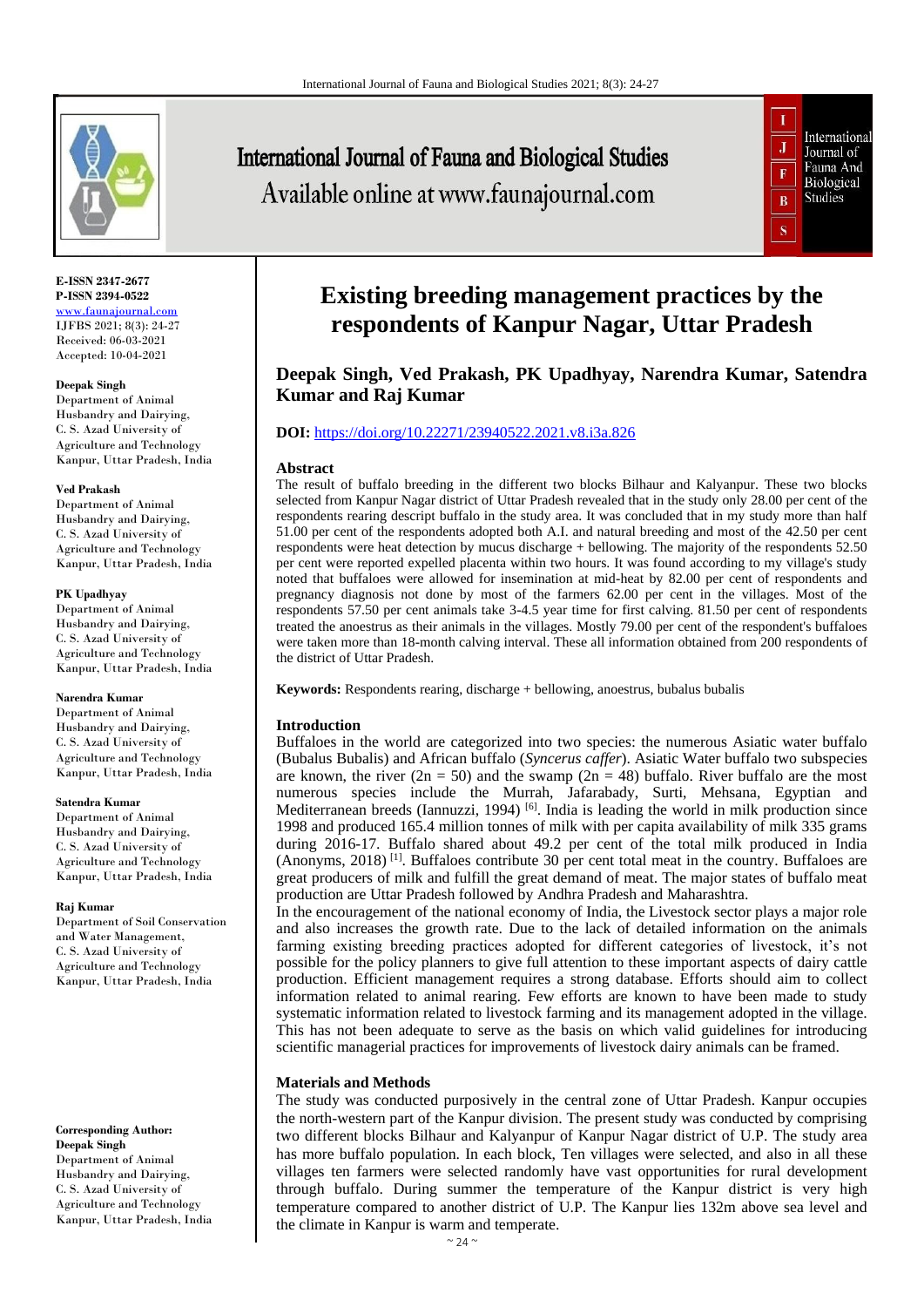When compared with winter, the summers have much more rainfall. The average annual temperature is 25.6 °C | 78.1 °F in Kanpur. The annual rainfall is 820 mm (32.3 inches). Statistical tools percentage using the methods suggested by Snedecor and Cochran (1994).

## **Results and Discussion**

The finding regarding various breeding practices followed by respondents in given Table-1.

The finding regarding various breeding practices followed by respondents in given table 1. The role of breeding is very important to generate sufficient stock of improved germplasm for better productivity and healthy animal in the district. The overall result comes from table 1. Indicated that 72.00 per cent were reared non-descript buffaloes only 28.00 per cent reared descript buffaloes like Murra, Bhadawari. This finding is well comparable with the findings of Dhaka *et al.* (2017)<sup>[4]</sup>. That is because descript buffaloes are costly and respondents were not able to pay more money.

It was concluded that in my study more than half 51.00 per cent of the respondents adopted both A.I. and natural breeding, while 36.50 per cent preferred only A.I. and 12.50 per cent respondents adopted natural service in the block of

the district. The present findings were in close agreement with those reported by Sekhar *et al*. (2017) [12], Yadav *et al*. (2016) [19]. Some of the contradicted by Chakravarthi *et al.* (2017)<sup>[2]</sup>, Godara *et al.* (2018b)<sup>[5]</sup> found that most of the respondents used A.I. practices at the time of breeding.

Heat detection was observed that by the respondents 42.50, 27.50, 20.00, and 10.00 per cent through mucus discharge  $+$ bellowing, mucus discharge, mucus discharge + bellowing + mounting and off feed + urine discharge as the main sign of estrous. This finding is well comparable with finding of Khadda *et al*. (2017) [7], Kumar *et al*. (2019a), Kumar *et al*. (2020) [8], Singh (2018) [18], Viswkarma *et al*. (2018) [18] , Yadav *et al.* (2016)<sup>[19]</sup> respondents used mucus and bellowing together for heat detection in animals. Mucus discharge and bellowing is the main sign and respondents assure that buffalo in heat.

The study shows that the majority of the respondents 52.50 per cent was reported expelled placenta within two hours and followed that by the 33.00 per cent take 1 hour after calving but 14. 50 per cent take more than 2 hours in the study area. The observation and findings of the study were in favor of finding reported by Singh *et al.*  $(2016)^{[11]}$ .

|  | <b>Table 1:</b> Existing Breeding Management Practices |  |
|--|--------------------------------------------------------|--|
|  |                                                        |  |

| <b>Existing practices</b>                                       | <b>Bilhaur</b>  | Kalyanpur | <b>Respondents</b> | Per cent |  |  |  |  |
|-----------------------------------------------------------------|-----------------|-----------|--------------------|----------|--|--|--|--|
| 1. Breed of buffalo                                             |                 |           |                    |          |  |  |  |  |
| A. Descript buffalo                                             | 23              | 33        | 56                 | 28.00    |  |  |  |  |
| <b>B.</b> Non-descript buffalo                                  | 77              | 67        | 144                | 72.00    |  |  |  |  |
| 2. Method of breeding                                           |                 |           |                    |          |  |  |  |  |
| A. Natural                                                      | 20              | 05        | 25                 | 12.50    |  |  |  |  |
| <b>B.</b> A.I.                                                  | 36              | 37        | 73                 | 36.50    |  |  |  |  |
| C. Both                                                         | 44              | 58        | 102                | 51.00    |  |  |  |  |
| 3. Method of heat detection                                     |                 |           |                    |          |  |  |  |  |
| A. Mucous discharge + bellowing                                 | 40              | 45        | 85                 | 42.50    |  |  |  |  |
| <b>B.</b> Mucous discharge $+$ off feed                         | 12              | 08        | 20                 | 10.00    |  |  |  |  |
| $C$ . Mucous discharge + bellowing + mounting                   |                 | 22        | 40                 | 20.00    |  |  |  |  |
| D. Mucous discharge                                             |                 | 25        | 55                 | 27.50    |  |  |  |  |
| 4. Expulsion of placenta                                        |                 |           |                    |          |  |  |  |  |
| A. Within 1 hour                                                | 38              | 28        | 66                 | 33.00    |  |  |  |  |
| <b>B.</b> Within 2 hour                                         | 45              | 60        | 105                | 52.50    |  |  |  |  |
| C. More than 2 hour                                             | 17              | 12        | 29                 | 14.50    |  |  |  |  |
| 5. Stage of heat which buffalo allowed for insemination/service |                 |           |                    |          |  |  |  |  |
| A. early heat                                                   | 10              | 06        | 16                 | 08.00    |  |  |  |  |
| <b>B.</b> mid heat                                              | 78              | 86        | 164                | 82.00    |  |  |  |  |
| C. later heat                                                   | 12.             | 08        | 20                 | 10.00    |  |  |  |  |
| 6. Pregnancy diagnosis                                          |                 |           |                    |          |  |  |  |  |
| A. By experience farmers                                        | 31              | 25        | 56                 | 28.00    |  |  |  |  |
| <b>B.</b> By veterinary doctors                                 | 04              | 16        | 20                 | 10.00    |  |  |  |  |
| C. not done                                                     | 65              | 59        | 124                | 62.00    |  |  |  |  |
| 7. Age at first calving                                         |                 |           |                    |          |  |  |  |  |
| A. Within 3 year                                                | 00              | 06        | 06                 | 03       |  |  |  |  |
| <b>B.</b> 3-4.5 year                                            | 49              | 66        | 115                | 57.5     |  |  |  |  |
| $C.4.5-6$ year                                                  | 51              | 28        | 79                 | 39.5     |  |  |  |  |
| 8. Treatment of anoestrous/repeaters                            |                 |           |                    |          |  |  |  |  |
| A. Yes                                                          | 77              | 86        | 163                | 81.5     |  |  |  |  |
| B. no                                                           | $\overline{23}$ | 14        | 37                 | 18.5     |  |  |  |  |
| 9. Breeding after calving                                       |                 |           |                    |          |  |  |  |  |
| A. Within 3 months                                              | 11              | 36        | 47                 | 23.50    |  |  |  |  |
| $B. 3-6$ months                                                 | 68              | 54        | 122                | 61.00    |  |  |  |  |
| C. More than 6 months                                           | 21              | 10        | 31                 | 15.50    |  |  |  |  |
| 10. Calving interval                                            |                 |           |                    |          |  |  |  |  |
| A. Less than 18 month                                           | 17              | 25        | 42                 | 21.00    |  |  |  |  |
| <b>B.</b> More than 18 month                                    | 83              | 75        | 178                | 79.00    |  |  |  |  |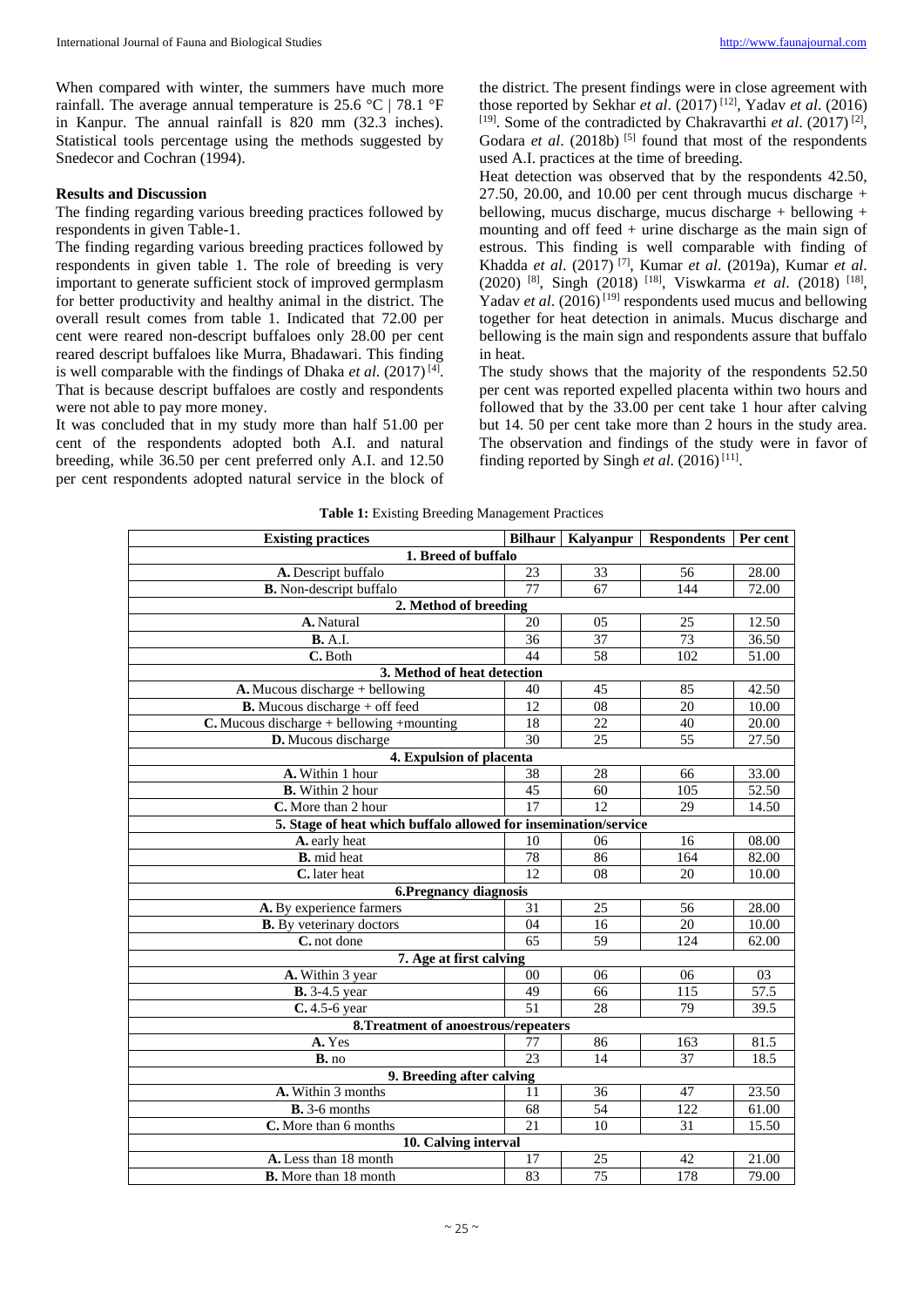All the respondents observed their buffaloes for heat symptoms regularly. It was found according to my village's study noted that buffaloes were allowed for insemination 82.00 per cent and 10.00 per cent of the respondents followed the practice in mid-heat and later heat, respectively, whereas only 08.00 per cent observed to detect heat in an early stage. This is the support of the study with Kumar *et al*. (2019a), Kumar *et al*. (2020) [8], Singh (2018) [18], Singh *et al*. (2019a), and Godara et al. (2018b) [5] found Mostly respondents inseminate at the later stage of heat.

It was noted that pregnancy diagnosis not done by most of the farmers 62.00 per cent in the villages and 28.00 per cent respondents were pregnancy diagnosis done by experienced farmers and only 10.00 per cent by the qualified veterinarian in the study area. The results are in line with the findings of Dar *et al*. (2017) [3], Tanwar *et al*. (2012) [17] , Sreedhar *et al*. (2017a)  $[16]$ , Singh (2018)  $[18]$ , Malsawmdawngliana and Rahman (2016)  $[10]$ . It was contradicted the study found that most farmers' pregnancy diagnosis was done Khadda *et al*.  $(2017)$  [7]. It was observed from my study that most of the respondents were not observed pregnancy diagnosis by the respondents because of lack of knowledge and experience about the pregnancy respondents don't know how to detect pregnancy of the buffaloes.

The study found that most of the respondents 57.50 per cent animals takes 3-4.5 year time for first calving followed that more than 4.5-6 year time takes by the 39.50 per cent buffaloes and only 03.00 per cent buffaloes first calving within 3 years of age. These were in agreement with Dhaka *et al*. (2017) [4], Meena *et al*. (2016) [11] first calve at 1288±122 day, Singh *et al.* (2016)<sup>[11]</sup>.

The result indicated that all the respondents treated their buffaloes for anestrous, repeat breeding, and sometimes infertility problem. It was found that 81.50 per cent of respondents treated the anoestrus and 18.50 per cent of respondents not treated their animals in the villages. These results are in consonance with the findings of Khadda *et al*. (2017) [7], Sivaji *et al*. (2018), and this observation highly contradicted by the Malsawmdawngliana and Rahman (2016) [10] .

It was observed that 61.00 per cent buffaloes successive breeding done 3-6 months after calving followed that 23.50 per cent breeding their animals within 3 months of calving and 15.50 per cent breeding done after 6 months of calving. Similar findings were reported by Kumar et al. (2020)<sup>[8]</sup>, Malsawmdawngliana and Rahman (2016) <sup>[10]</sup>, Singh (2018) [14], Singh *et al*. (2019a), Yadav *et al*. (2016) [19], Sekhar *et al*.  $(2017)^{[12]}$ .

It was found in the study mostly 79.00 per cent of the respondent's buffaloes were taken more than 18 months of calving interval and only 21.00 per cent calving within 18 months of age. These were in agreement with Dhaka *et al*. (2017) [4], Singh (2018) [18], Sreedhar *et al*. (2017a) [16] found 73.75 percent were taking more than 18 months' time. Meena *et al.*  $(2016)$ <sup>[11]</sup> observed that the calving interval of buffaloes is 495±45. Calving interval is more in the buffaloes this is because of repeated breeding and due to lack of feeding management.

## **Conclusion**

It was noticed that in the study most of the respondents of Kanpur Nagar prefer that both methods of insemination. Repeat breeding and anoestrus are highly affected to the dairy buffaloes this is because of hot weather in summer and poor

management practices used by the respondents. This is also observed that pregnancy diagnosis is not done by most of the respondents because of lack of awareness. It was found in the study mostly 79.00 per cent of the respondent's buffaloes were taken more than 18 months of calving interval because of lack of manage mental practices adopted by the respondents in the district.

## **Acknowledgement**

With limitless humility, I bow my head to Almighty, Merciful Compassionate and Supreme power 'God' who showered his mercy on me and blessed me with the favorable circumstances to go through his gigantic task. I feel golden opportunity with great pleasure in acknowledging my profound sense of veneration and gratitude to my major advisor, Dr. Ved Prakash. The authors are thankful to the senior sir Dr. Raj Kumar, Department of Soil Conservation & Water Management, Chandra Shekhar Azad University of Agriculture & Technology, Kanpur, (U.P.) India for his keen interest, valuable guidance, and constructive criticism throughout the pursuit of the present research and vital suggestion during preparation of this manuscript.

## **References**

- 1. Anonyms. Annual report 2017-18. Department of Animal Husbandry, Dairying and Fisheries, GOI 2018, 2-3.
- 2. Chakravarthi Dr. M. Kalyana, Bharadwaja Dr. Marella, Kumar Kutty, Dr. Potu Ramesh Babu. Extent of Adoption of Improved Animal Husbandry Ppractices by Dairy Farmers in Kadapa District of Andhra Pradesh. International Journal of Science, Environment and Technology 2017;6(5):2815-2820.
- 3. Dar PA, Khan AA, Ahmad A, Qadri IA, Manzoor Ashiq, Khan Hilal Musadiq. Studies on Breeding and Feeding Practices of Buffalo in Vogue among Buffalo Farmers in Temperate Himalayan Region of Kashmir Valley. Indian Journal of Hill Farming, 2017, 83-87.
- 4. Dhaka BL, Meena GS, Meena NL. Reproductive Performance of Buffaloes under Field Conditions in Bundi District of Rajasthan, India. Int. J Curr. Microbiol. App. Sci 2017;6(4):595-599.
- 5. Godara Vikas, Gulati Harish Kr, Singh Narender Robin. Buffalo Breeding Management Practices Followed by Farmers of Western Haryana. J Krishi Vigyan 2018;6(2):13-16.
- 6. Iannuzzi L. Standard karyotype of the river buffalo (Bubalus bubalis L., 2n = 50). Cytogenetics and Cell Genetics 1994;67:102-113.
- 7. Khadda BS, Lata Kanak, Singh Brijesh, Kumar Raj. Study of buffalo husbandry practices in rural area of central Gujarat in India, Buffalo Bulletin 2017;36(1):75- 87.
- 8. Kumar Avanish, Kumar Vipin, Upadhyay, Singh VP. Existing Dairy Husbandry Practices followed by Livestock owners in Farrukhabad District of Uttar Pradesh, India. Int. J Curr. Microbiol. App. Sci 2020;9(2):1863-1873.
- 9. Kumar J, Singh R, Dayal Somnath, Rajeshwar Singh, Hitesh and Singh Satyveer. Studies on feeding & breeding practices of dairy animal in western Uttar Pradesh. Journal of Pharmacognosy and Phytochemistry 2019, 29-36.
- 10. Malsawmdawngliana R, Rahman S. Management practices followed by the dairy farmers of Mizoram,